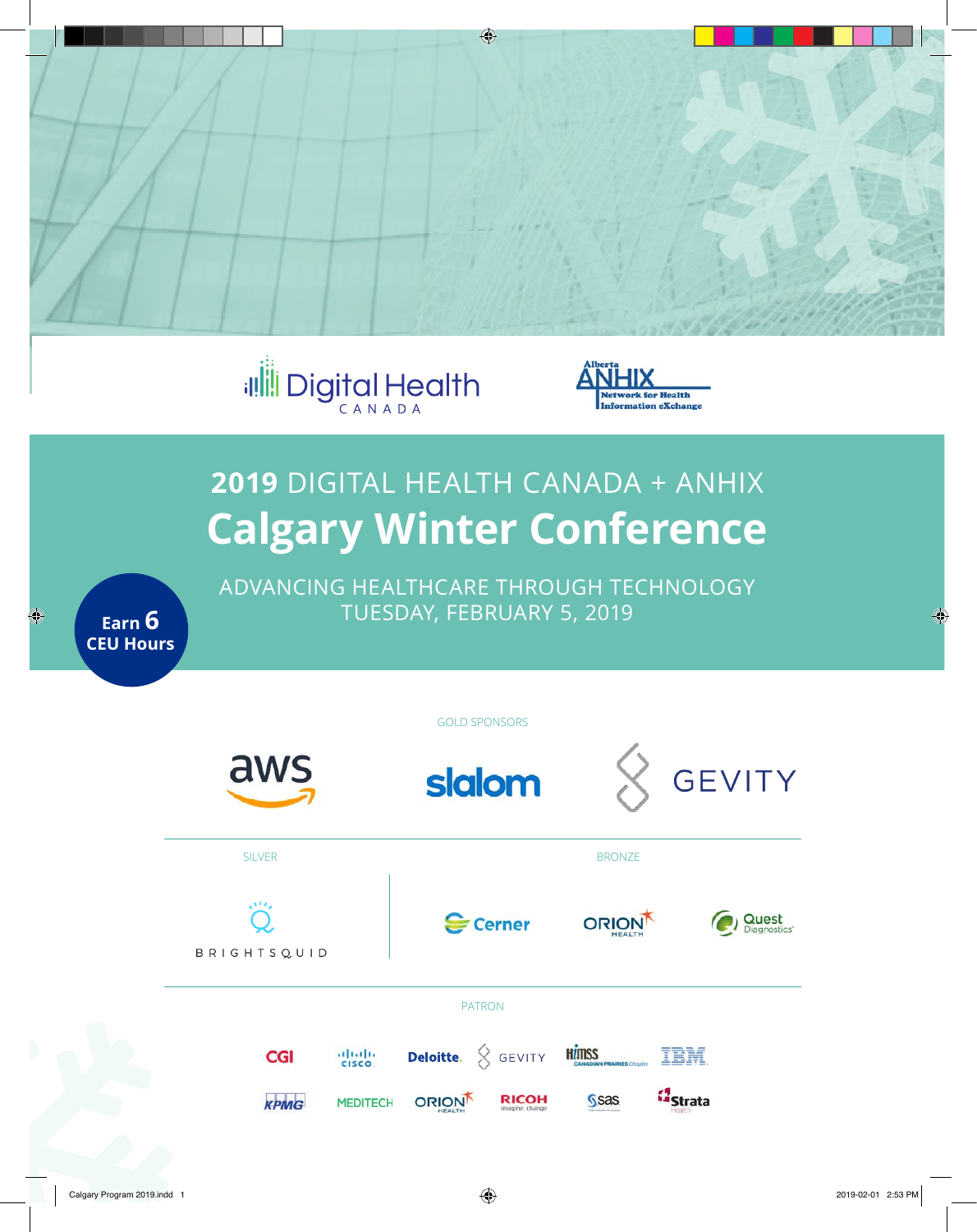# **Morning Program**

## 8am Networking Breakfast

8:45am Welcome and Opening Remarks *Sherry Nicholaichuk, President, ANHIX (Alberta Health Services) Mark Casselman, CEO, Digital Health Canada*

9:00am KEYNOTE Unlocking the Full Potential of Innovation in Healthcare *Dr. Alexandra Greenhill, CEO & Chief Medical Officer, Careteam*

# 9:45am PANEL ONE Artificial Intelligence and Machine Learning for Health

This panel will discuss leading-edge advancements in artificial intelligence and data-based machine learning to make critical advancements in the provision of healthcare. Panelists will introduce some of the latest work and explore future possibilities for further integration of smart technology in healthcare.

*Almin Surani, Special Advisor, Eastern Canada, AMII, University of Alberta Dr. Naweed Syed, Professor, University of Calgary Michael Grahame, Product Manager, Strata Health Solutions Dr. Alexandra Greenhill (Moderator)*

## 10:45am Networking Break

## 11:15am PANEL TWO Advancing Healthcare Through Digital Innovation

This joint presentation will start with an update on current activities at the Ward of the 21st Century (W21C), including information on human factors for healthcare adoption and other success stories between the industry and clinical setting. We will then hear about the impressive results using Virtual Reality in wound care at the Rockyview General Hospital in Calgary.

*Greg Hallihan, Human Factors Program Manager, W21C Research and Innovation Centre*

*Don Anderson, Clinical Telehealth Facilitator, Rockyview General Hospital, AHS Jaclyn Frank, Wound Care Physiotherapist, Rockyview General Hospital* 

12:15pm Networking Lunch + Presentation: Canada Health Infoway – Access 2022 *Jim Mickelson, Executive Director, Western Canada, Canada Health Infoway*















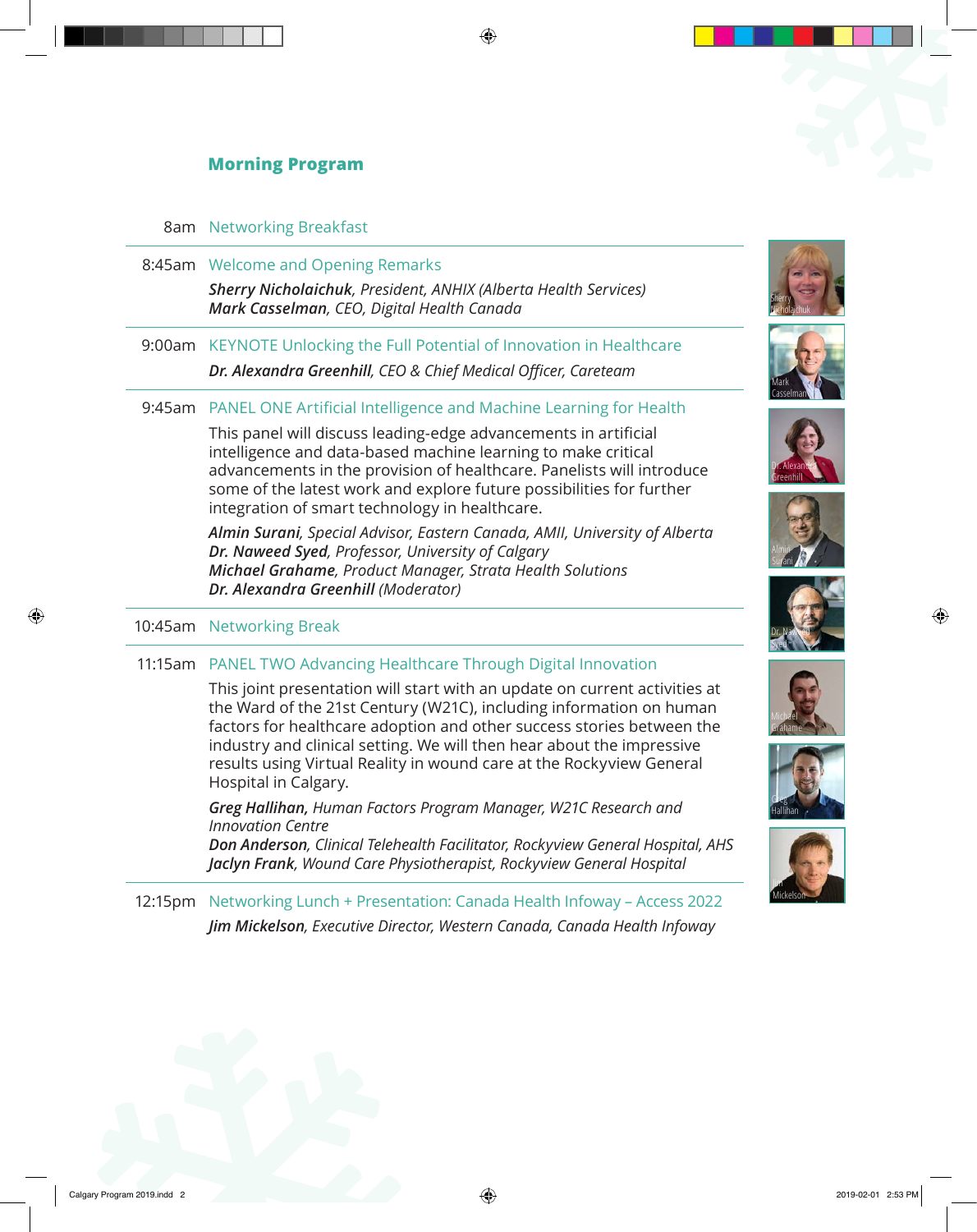# **Afternoon Program**

## 1:30pm PRESENTATION AND DISCUSSION

### Connect Care: Bridging Technology and the Clinical Setting

This presentation provides a short update on the progress of this exciting project and will share how clinical users, patients and family advisors are involved in the decision making. Front-line experiences, including the patient perspective, show how this will change practice processes and clinical user experience working with patients.

*Barb Kathol, Senior Program Officer, Clinical Information System, Connect Care, Alberta Health Services (Speaker and Moderator) Barbara Jones, Clinical Nurse Specialist, Cardiac Sciences, Foothills Medical Centre*

*Tricia Miller, South Zone Manager, Children's Allied Health and Speech Language Pathology and Audiology Ryan Magnussen, Patient Advisor, Alberta Health Services*

2:45pm Networking Break

### 3:15pm PANEL THREE Using Technology to Measure Health Equity and Advance Population Health

This panel will explore broad components of health equity and how we can measure and report on them. It will explore how population health, and especially social determinants of health, impact the underlying ethical and pragmatic drivers for equitable access to healthcare. We will explore how technology is impacting our understanding of population health and improving health equity.

*Dr. Kenneth Moselle, Enterprise Information Architect, Vancouver Island Health Authority*

*Regan Paddington, Director, Clinical Operations, Highland Primary Care Network*

*Dr. Scott Wilson, Neurologist Peter Smith, VP Technology, Strata Health Solutions (Moderator)*

### 4:15pm Closing Remarks

*Sherry Nicholaichuk, President, ANHIX (Alberta Health Services) Mark Casselman, CEO, Digital Health Canada*